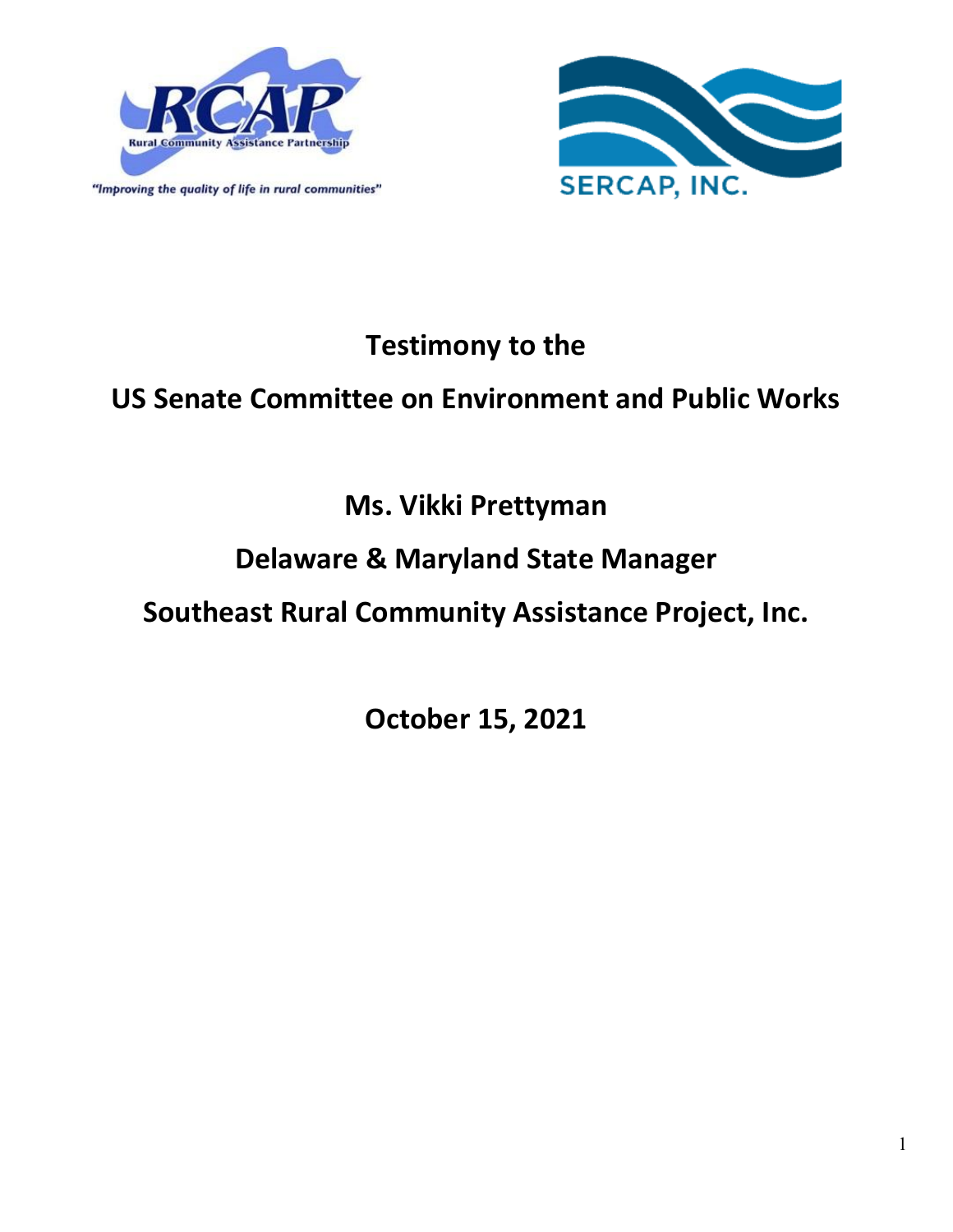#### **About SERCAP/RCAP**

Thank you, Chairman Carper and Ranking Member Capito for this opportunity to address the needs of water systems in small rural and tribal communities.

My name is Vikki Prettyman and I am the Delaware and Maryland State Manager for SERCAP, the Southeast Rural Community Assistance Project. SERCAP is a regional partner of the broader Rural Community Assistance Partnership (RCAP) - a national network of non-profit partners working to provide technical assistance, training, and resources to rural and tribal communities in every state, territory and on tribal lands. Our regional partners have more than 300 technical assistance providers that help build small system capabilities for sustainable and resilient water and wastewater utilities. Last year, RCAP served more than 3.4 million rural and tribal residents in more than 2,000 of the smallest, most distressed communities, including 46 active projects in Delaware and Maryland for that year.

#### **RCAP COVID Survey Results**

The talent, innovation, and resiliency of America's rural areas will play a central role in the future of the U.S. economy.

The availability of water and sewer service is a driving factor for economic growth. Of the approximately 150,000 public water systems across the country, 97 percent serve communities of 10,000 or less, and 72 percent serve communities of 500 or less. The average population of the communities we served in 2020 was 1,500, with a Median Household Income of half the national average. We served more than 40 percent of America's persistent poverty counties, and almost 300,000 individuals from indigenous communities.

The big challenge for small communities is spreading out the ever-increasing costs of operations over a smaller, and sometimes dwindling, customer base. The price tag of a milliondollar project can have a staggering effect on a town of 1,500 with 800 customers. That same million-dollar price tag would have little impact on a community of 50,000 with 20,000 customers or more to absorb a share of the total cost.

COVID-19 has further exacerbated the challenges rural communities face, with many communities suffering a significant drop in revenue when employers shut down businesses. Those whose jobs would not allow working from home were either furloughed or simply unemployed, so that their income levels dropped as well. At the same time that commercial and industrial demand decreased, residential demand increased as people couldn't go out to work as usual and their school-aged children were now home all day and all night. Municipalities and utilities were faced with providing intensified service while laboring under a significant reduction in income to cover their costs.

RCAP conducted a survey of project communities in May 2020 regarding the impact COVID had on their utilities. More than 31 percent of respondents estimated they would not be able to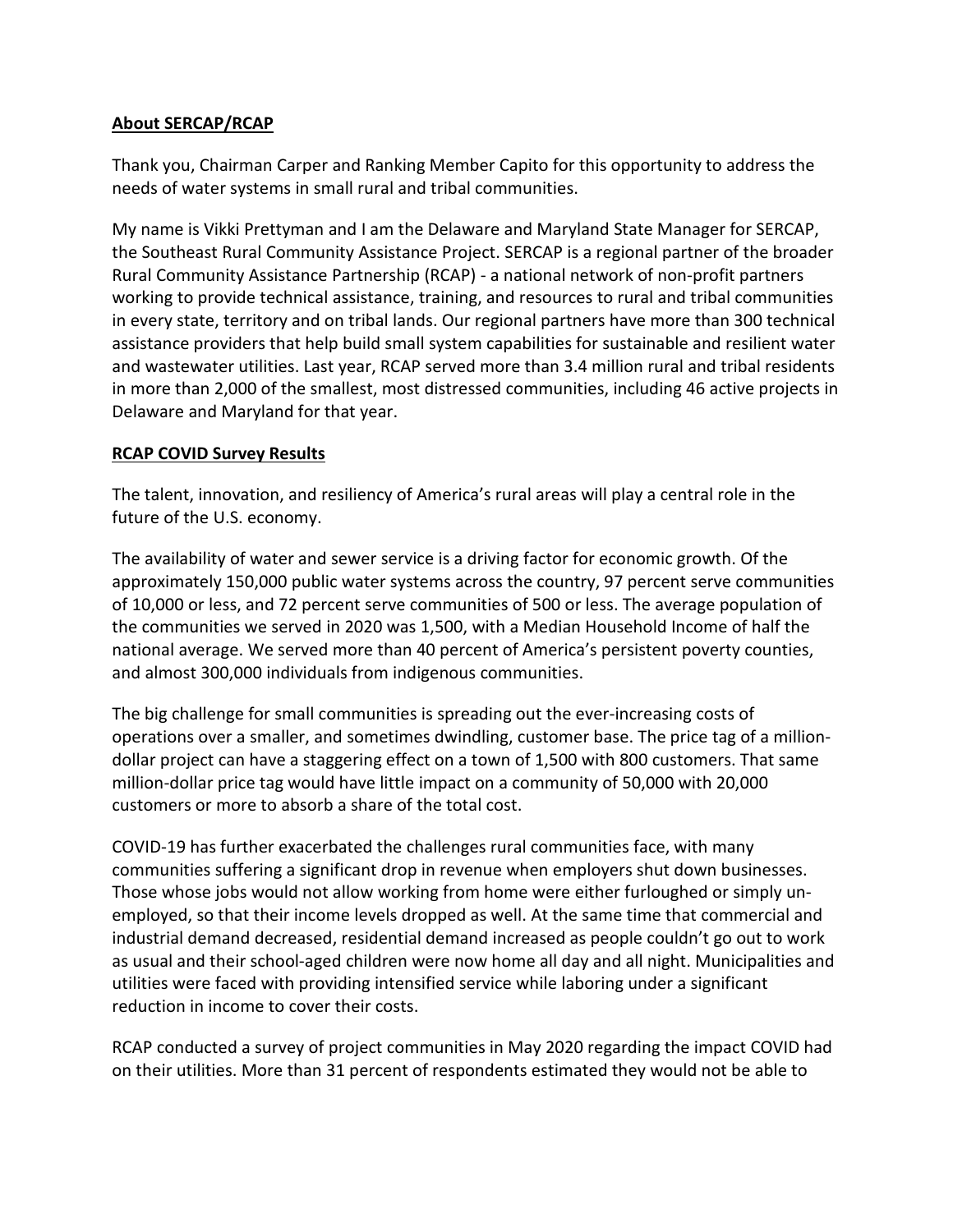continue to cover their operational costs for more than six months, due to an estimated revenue loss of between \$3.6-5.5 billion for small systems as a whole.

Many of these systems, more than 43 percent, said they relied on one full-time operator or less, leaving the communities' services at risk if their operator fell ill. With these mounting financial losses, communities were forced to defer infrastructure projects, adding to the more than \$1 trillion in upgrades and repairs that the EPA estimates that the water sector needs. This burden largely falls on communities since federal funding for water infrastructure is a paltry 3.5% of annual investment in the sector, down from 63 percent 50 years ago. That burden becomes increasingly heavy as the size of the systems becomes smaller.

### **Small systems in Maryland and Delaware**

Small systems in Maryland and Delaware have felt the impact of COVID and reduced revenue as much as in any other state. One Maryland utility's staff decided to isolate at the water plant for the most intense period of the pandemic. Their decision was based on the premise that they didn't want to bring potential infection to each other from outside the plant, and that someone had to keep the water system running because hygiene and sanitation were now more important than ever. They brought their sleeping bags, cots and air mattresses to the plant and stayed there day and night for several weeks. Another town in Delaware suffered such a drastic drop in revenue that it formally requested a moratorium on its USDA loan because it needed every penny just to keep the systems running. While it's safe to say that all systems probably suffered some impact from COVID, it hit the small systems the hardest.

### **Committee's Recent Activity:**

Funding is incredibly important, but in small communities, it is not enough. Technical Assistance (TA) is needed to build and strengthen local capacity to take on these challenges. The recent work of the committee has been extremely beneficial to the communities we serve. Last Congress, EPW produced two drinking water and wastewater infrastructure bills, DWIA 2020 and AWIA 2020, which included several critical priorities that have now been folded into the Infrastructure Investment and Jobs Act (IIJA).

In addition to increasing overall funding for the Clean Water and Drinking Water State Revolving Funds, the Infrastructure Investment and Jobs Act includes many provisions particularly helpful to rural communities.

One is the reauthorization of a program that allows for up to 2 percent of the Drinking Water SRF to be set-aside for Technical Assistance and extends TA to EPA's Small and Disadvantaged Communities Grant Program. Additionally, the IIJA requires that states use not less than 20 percent of the Drinking Water SRFs for grants, negative interest loans, or to refinance debt. These SRF provisions are especially important for small and rural systems, because one major unexpected emergency can leave small utilities financially distressed. Given their small base of ratepayers, loans may not work for these communities.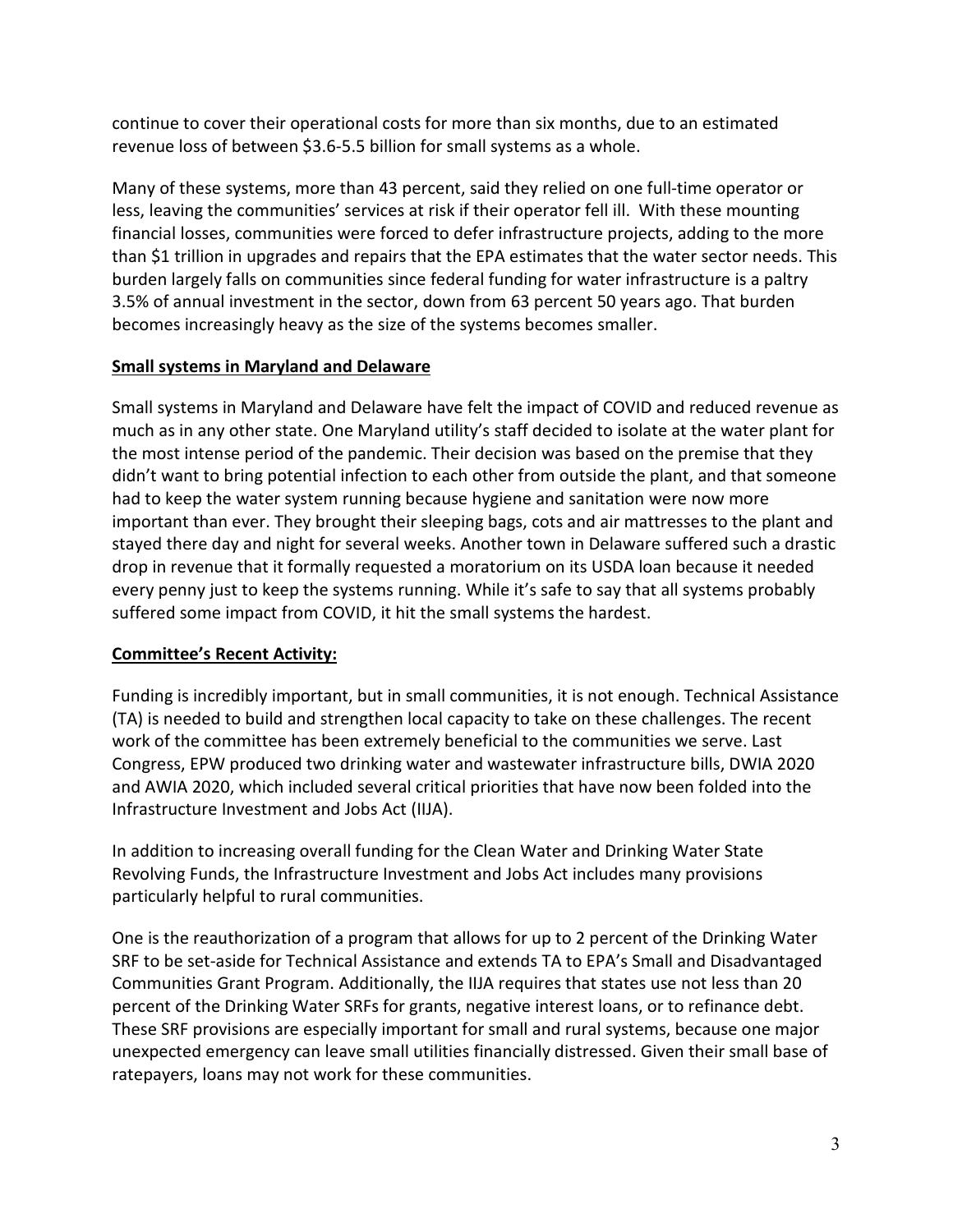The bill also extends the EPA's National Priority Area TA Program to communities that are facing an imminent threat to public health and allows nonprofits like RCAP to provide TA to schools and childcare facilities to ensure that water is safe for every child. Further, the IIJA creates circuit rider programs to assist small systems, and a grant program to improve efficiencies at small utilities.

I want to thank both of you, Senators Carper and Capito, for your leadership in getting all of these important issues included.

Besides the rural utilities we work with, there are many rural communities that are not connected to any wastewater system at all, resulting in raw sewage in yards and waterways, contaminated drinking water for residents, and chronic debilitating diseases like hookworm. Challenges like this can trap people in a vicious cycle of poverty. I want to thank Senators Capito, Booker, and former Senator Jones for the introduction of a bill that would create a grant program to address these challenges, and I commend the committee for including it in the legislation that eventually folded into the water portions of the IIJA.

### **Key Priority for Rural Communities:**

Finally, one additional priority for rural communities is the creation of a permanent nationwide low-income water and wastewater customer assistance program. While a nationwide program did not make it into the IIJA, a pilot program was included in the bill. While this is a step in the right direction, the current funding need for low-income families is estimated to be over \$8 billion and I can tell you from firsthand experience that action to help them is needed now.

This lack is one that disproportionately impacts our rural communities. According to the most recent estimates, the non-metro poverty rate is 16.1 percent, much higher than in metro areas. Further, counties experiencing long-term poverty are almost exclusively rural.

We have assistance programs for low-income Americans for food, shelter, heat, and health care. There is no such program for water or wastewater. I thank Senators Cardin and Wicker for introducing bipartisan legislation, and thank Senators Carper and Capito for your leadership in advocating for a 40-utility pilot program in the IIJA, with 10 of those pilots being set aside for rural utilities. While we are sincerely grateful for all the hard work you have done advocating for this program's inclusion in the IIJA; in a country with 150,000 utilities, 97% of whom serve small populations, 40 pilots is simply not enough. We urge the committee to create a nationwide, permanent program housed at EPA in the budget reconciliation package.

Civic and religious charity organizations are seeing a decrease in corporate and personal donations but an increase in requests for assistance, particularly assistance to pay water and sewer bills after the shut-off moratorium was lifted. The basic need for water has never been so highlighted as it was during this pandemic. A Delaware non-profit focusing on the needs of our most marginalized community members saw requests for assistance with water and sewer bills more than double and they have an increase on their street ministries of 573%. Assistance asks increased from needing a base water bill paid of \$60.00 to now needing \$600 or more to